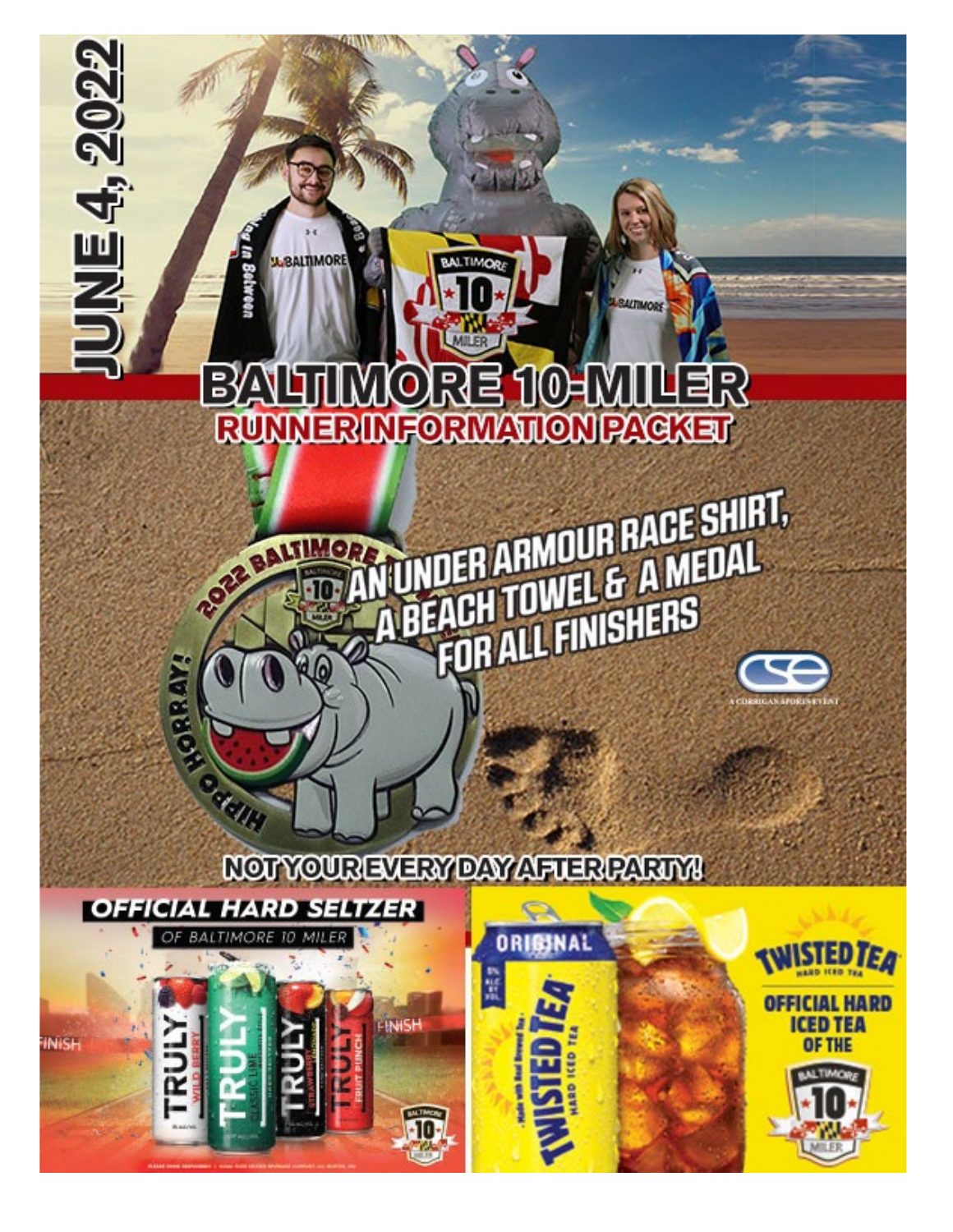# **RUNNER INFORMATION PACKET 2022 BALTIMORE 10-MILER**

**DATE**: June 4, 2022 **START TIME**: 7:00 am **LOCATION**: Druid Hill Park Baltimore, MD 21217

**THE BASICS**: The Baltimore 10-Miler has become an annual rite of summer for the local running community. The scenic trek starts and ends at the Maryland Zoo and includes run-through visits of Druid Hill Park and around Lake Montebello. We finish with what we think is one of the best post-race parties around with live music, watermelons, cold towels and complimentary DogFish Head beer, Truly Hard Seltzer and Twisted Tea. We also provide some of the coolest race premiums in the industry. This year's finisher's premiums are a Baltimore 10-Miler Under Armour t-shirt AND your choice of three supercool B10 beach towels! (*while supplies last.*)

**E-REGISTRATION CARDS**: On Monday, May 30 by 3pm, you will receive an eregistration via email that will include your personal information as well as a QR code. PLEASE VERIFY ALL PERSONAL INFO. If you find an error please email us immediately at customerservice@corrigansports.com to make any edits.

If you do not get an e-registration via email DO NOT PANIC. Simply send an email to customerservice@corrigansports.com and we will be able to help you troubleshoot your issue.

PLEASE bring a copy of the e-registration email with the QR CODE (printed out or on your smart device.) You will use this e-registration email when you pick up your race packet. PLEASE HAVE IT OUT AND READY TO SHOW THE VOLUNTEERS AS YOU APPROACH THE TABLE.

You can pick up for a friend as long as you have their QR Code with you AND a copy of their photo ID, in case there is a problem or error. For the sake of others in line, please limit this to one additional bib.

**PACKET PICK PICK-UP**: Corrigan Sports prides itself in being a runner friendly organization and we are thrilled that we will once again be able to offer off-site packet pick up locations for the Baltimore 10-Miler. You will receive your bib, your Under Armour t-shirt and your towel at these locations:

Tues., **May 31** from **4p to 7p** at Road Runner Sports **Rockville**, 1807 Rockville Pike, Rockville, Md. Wed., **June 1** from **4p to 7p** at Road Runner Sports **Columbia**, 6630-D Marie Curie Drive, Elkridge, Md. Friday, **June 3** from **12p to 6p** at **Maryland Zoo Entrance**, 1 Safari Place, Baltimore, Md.

There is **NO RACE DAY** packet pick up or premium distribution. Please plan accordingly.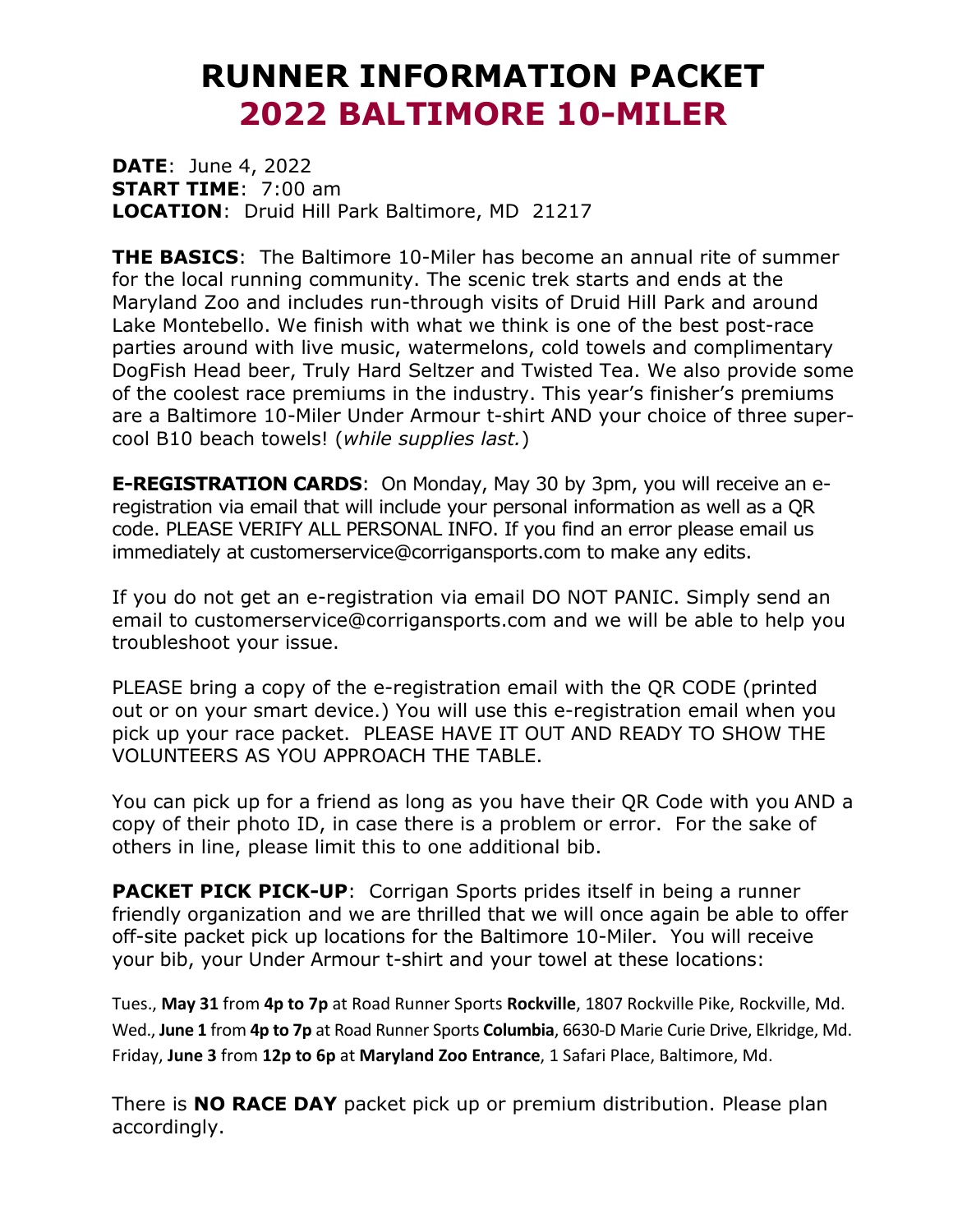**BIB PICK UP ON FRIDAY\*\***: Bib Pick up on Friday at the Maryland Zoo will be at the Main Entrance of the zoo. We will use the pavilion in front of the main entrance to the zoo (where you buy your tickets and enter to see the animals.) This will make it easy for you to park and access the bib pick up. Unfortunately, there is no street address for this location. The zoo website gives this information for locating the spot: On google maps or other mapping services, Use the longitude and latitude numbers below into where you would normally type your destination address: 39.322258, -76.650464

## **BE PREPARED TO SELECT YOUR TOWEL**

During Packet Pick Up you will have your choice of towels (while supplies last) from the three pictured below. To help keep the lines moving, please be ready with your decision BEFORE you approach the table. To help, we have assigned one-word descriptions to each style. So let us know if you want the TROPICAL, STATE or FLAG towel when you arrive.



**IMPORTANT NOTE:** If you selected to have your packet mailed to you or you are running virtually, we will select your towel at random. No special requests can be honored for mailed packets.

**BRING YOUR USED SPORTS EQUIPMENT TO PACKET PICK UP: Corrigan** Sports and WMAR-TV are partnering with Leveling the Playing Field to collect new and gently used sports equipment donations for local under-resourced youth sports groups. You are encouraged to bring donations to any of the packet pick up locations. Spring is a great time to look through your home, find all that unused sports gear and donate it so that all kids have the opportunity to play this season and beyond!

**MAIL MY PACKET OPTON:** Those who paid to have their packet mailed (and those running virtually) should receive it well in advance of race day. The target ship date is May 24. They are shipped USPS Priority mail. You will get an email with tracking information once it is shipped. If you selected this option and did not get yours, DO NOT PANIC. Simply email customerservice@corrigansports.com and we will help you troubleshoot your issue. PLEASE DO NOT ATTEMPT TO CLAIM YOUR PACKET AT THE EXPO IF YOU SELECTED THIS OPTION.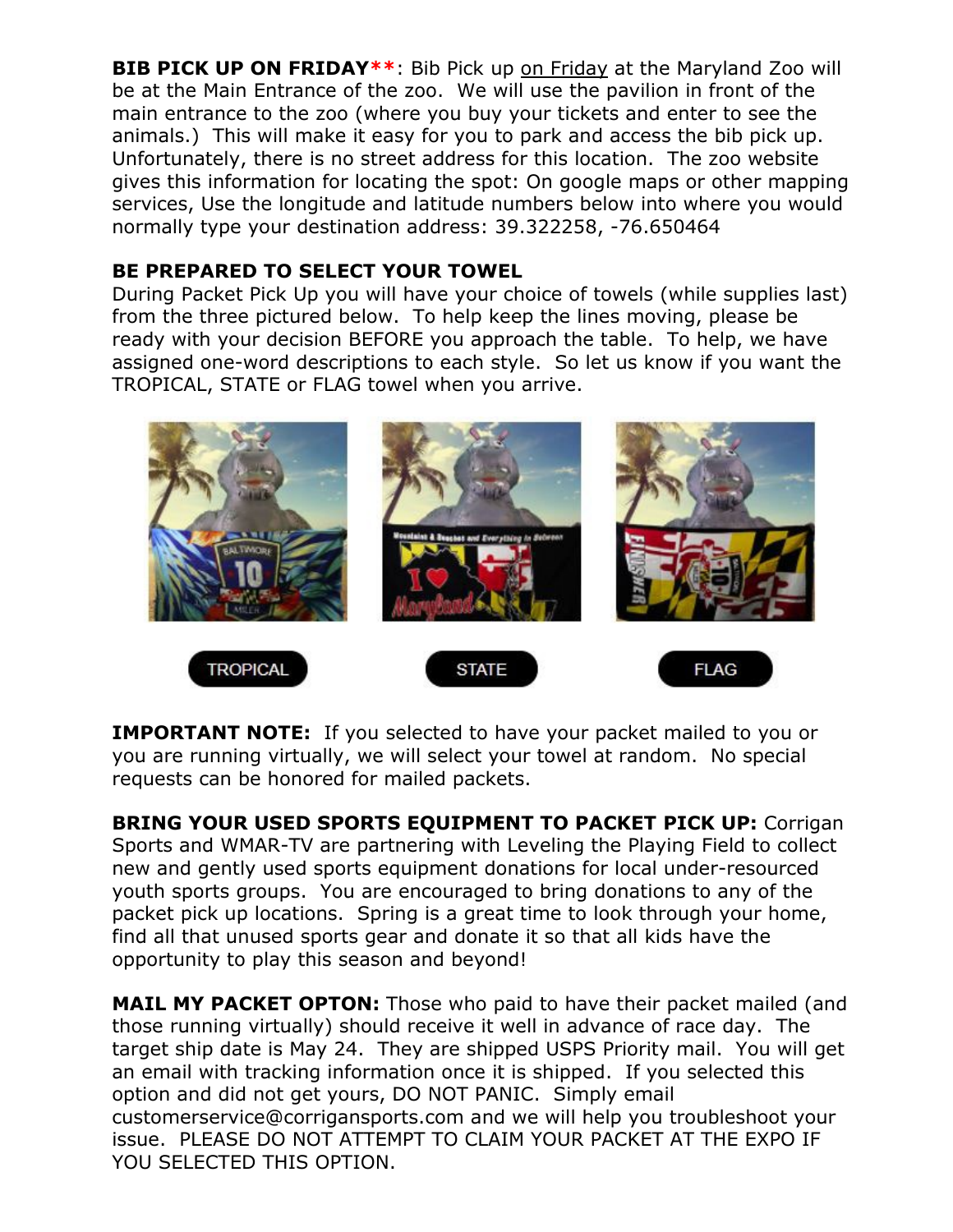**RUNNER BIBS:** Your Baltimore 10-Miler bib contains several important elements that are required to participate.

- *B-Tag Timing Chip*: There is a white plastic strip on the back of your bib which is the timing chip used to provide your time. DO NOT bend, fold or remove this. These are disposable after the race.
- *Medical Information*: Please complete the medical information on the back of your bib. This information can be extremely helpful in getting you the proper care should you need medical attention during the race.
- *Bag Check Tab*: If you choose to use bag check, you will need to attach this tab to your bag. We ask that you use a clear plastic bag if possible. We cannot accept oversized luggage. Bag check is at your own risk and we are not responsible for lost or stolen items. You must show your bib with matching number to claim your items from bag check. WATCH THIS VIDEO: <https://youtu.be/JmrMQwF6A6Y>
- *Premium*: All participants will pick up their race premiums at packet pick up this year. No shirts or towels will be distributed on race day. Runners will receive the size that they requested when they registered which is on your e-registration.
- *Beer Tabs*: There are two beer tabs that can be exchanged for your choice of two complimentary DogFish Head beers, Truly hard seltzers or Twisted Tea hard iced tea drinks.

DO NOT FORGET YOUR BIB OR SAFETY PINS ON RACE MORNING! This includes those who paid to have their bibs mailed to them. We did not include pins in the mailed packets because we have had experiences where the pins open and damage the shirts. PLEASE BRING YOUR OWN PINS.

**THE COURSE:** The race features a fun, fair yet challenging course that tours North Baltimore from Druid Hill Park to Lake Montebello and back. Below are the Turn-by-Turn directions.

VIEW TURN-BY-TURN DIRECTIONS HERE: <https://bit.ly/3Pp3gmr> VIEW COURSE MAP HERE: <https://bit.ly/3wvBCeV>

**RACE DAY PARKING:** The Race will utilize the parking lots on the Maryland Zoo property (LOTS A, B & C.) **PLEASE FOLLOW POLICE AND ATTENDANT DIRECTION!** Runners are asked NOT TO PARK in any other area, unless directed. Runners may enter the parking area from TWO ENTRANCES: 1) Gwynn Falls Pkwy. off of Druid Park Lake Dr. 2) Greenspring Ave. at Beechwood Dr. **THERE WILL BE TRAFFIC RACE MORNING. PLEASE BE PATIENT AND ARRIVE EARLY. GIVE YOURSELF PLENTY OF TIME TO PARK AND GET TO THE START LINE. PLAN TO LEAVE 30 MINUTES BEFORE YOU WERE THINKING ABOUT LEAVING. WE WILL START THE RACE AT 7:00am.**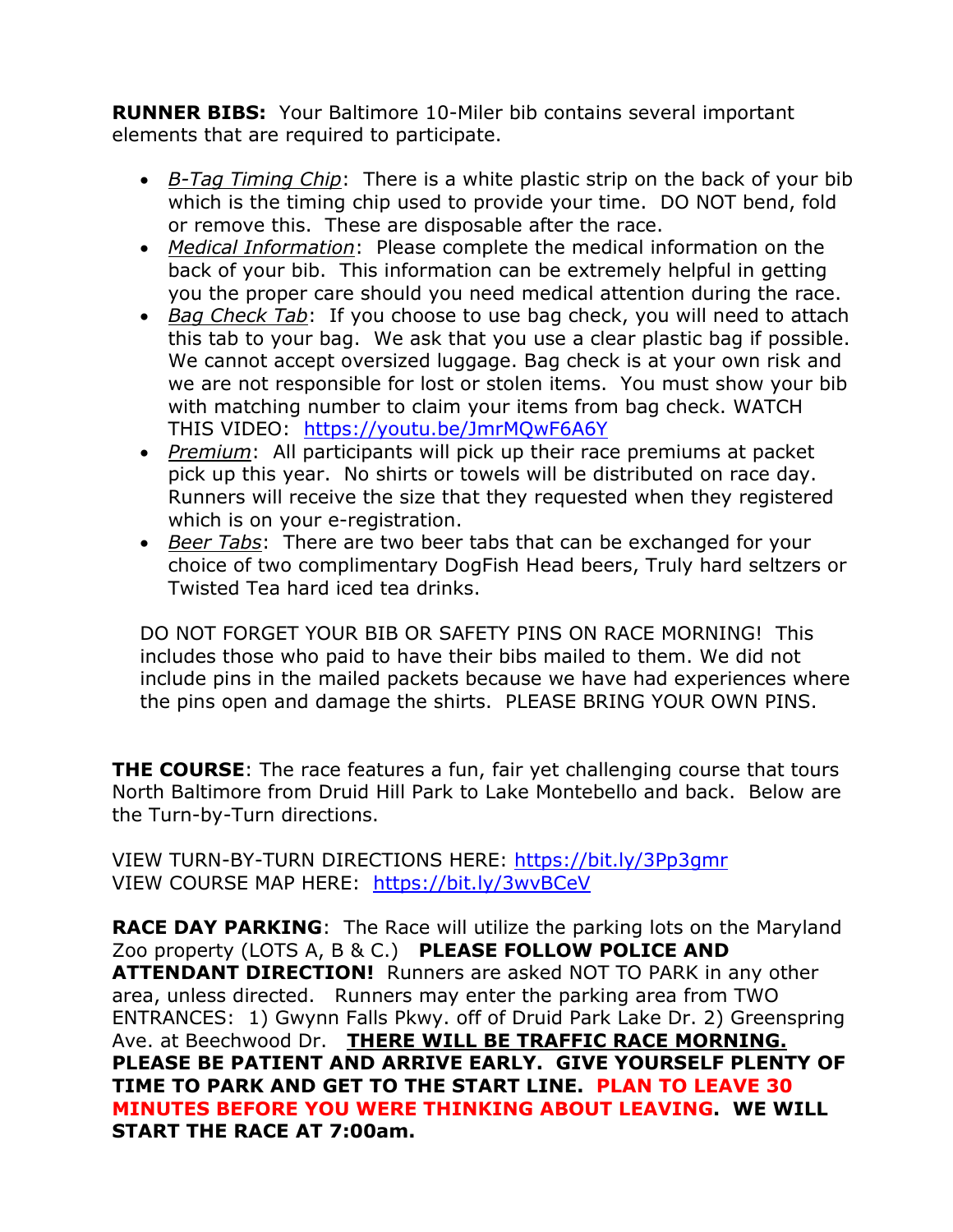#### *WE ASK RUNNERS TO USE EXIT 7 and EXIT 9 OFF OF I-83 TO SPREAD THE TRAFFIC*.

Please visit THE LINK BELOW for directions from all directions: <http://www.baltimoretenmiler.com/hotel-travel/driving-directions-2/>

After parking in the Maryland Zoo lots you will be able to walk to the start line through Schaefer Plaza (the zoo's special event lawn). There will be no shuttle bus to the start line this year. **VIEW A WALKING MAP FROM THE PARKING LOTS TO THE START LINE HERE**: <https://bit.ly/3a43gIt>

**RUNNER TRACKING**: Corrigan Sports will provide free runner tracking and results to runners competing in the 2022 Baltimore 10-Miler.

Runners will be able to receive tracking messages via text messages to their mobile phone. Families, friends and fans can also register to use this helpful information to follow their favorite runners and reunite with them in Celebration Village on race day.

Alerts will be sent after a runner crosses over mats on the course that trigger the embedded timing chip in their race bib to send a signal to the event's tracking system.

Registration to track a runner is now open. Click below to sign up**:** <https://register.chronotrack.com/event/tracking/eventID/65680> for more

**WAVE START**: Based on feedback we received from previous years, we will once again implement a wave start for the 2022 Baltimore 10 Miler. While there are no assigned waves we encourage people to start according to their projected finish time based on the honor system, as it will make for a better race day experience for all runners. Waves will start 2-3 minutes apart giving runners enough time to stretch out and give everyone a little more room to run. REMEMBER, your finish time will be based on Chip Time so you don't have to worry about not crossing the start line with the first group.

Based on the current expected finish times of all registered runners, the waves will break down as follows. (Approximate and s*ubject to change*).

- Wave 1- expected finish time of  $<$ 1 hr to 1:35:00
- Wave 2- expected finish time of 1:35:01 to 2:00:00
- Wave 3- expected finish time of 2:01:00 to 3:00:00

Thank you in advance for your assistance on race day in making the wave start smooth for everyone's benefit.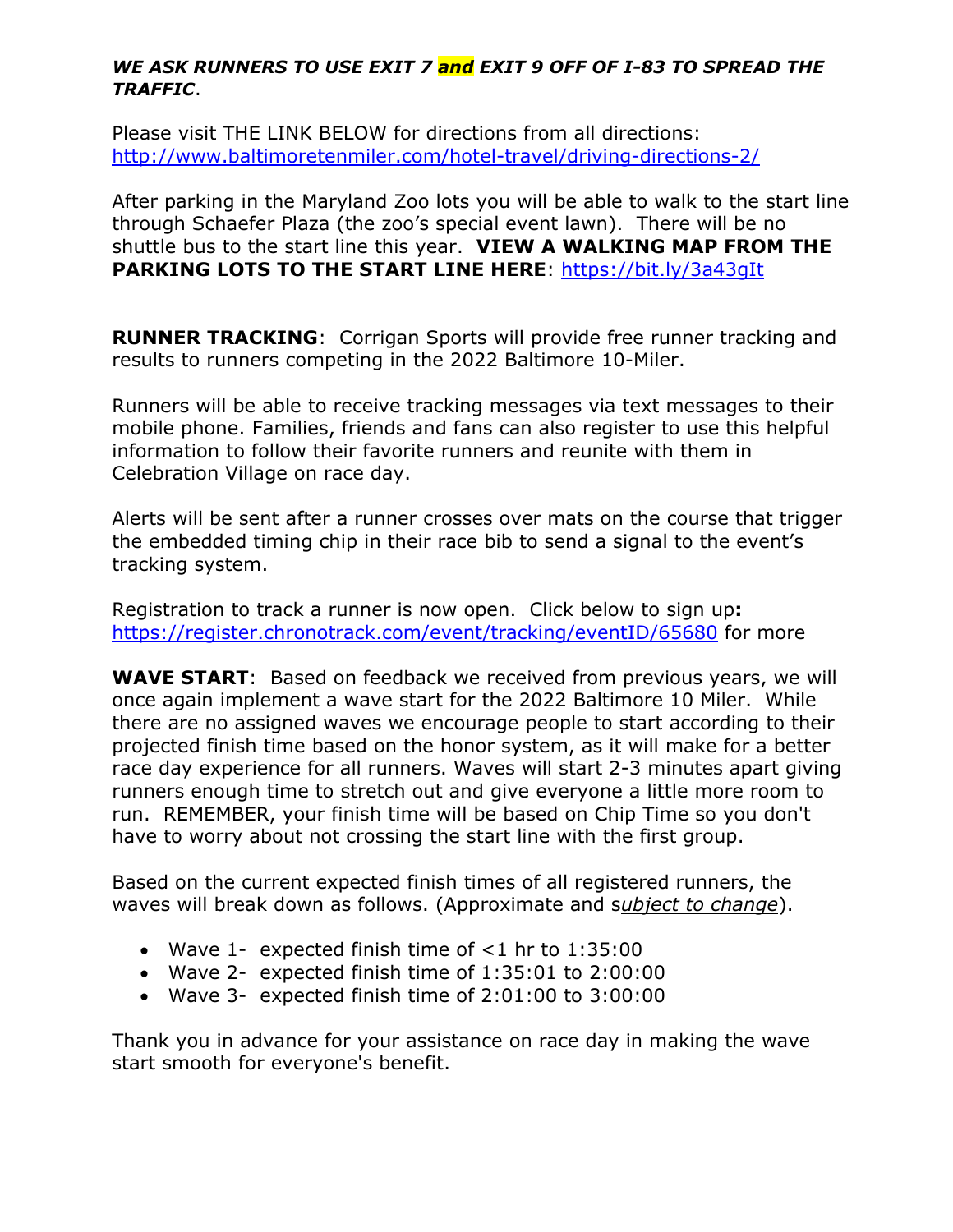**RELAY INFO:** The first member of the team will start at Druid Lake with the individual 10-mile runners and run to Mile 5 at Lake Montebello. The second leg runner will take a bus to the Mile 5 mark.

**BUS LEAVE AT 6:45AM** The Leg #2 bus leaves from near the start line area at the corner of Beachwood Dr. and Swann Dr. promptly at 6:45am. PLEASE be on time to make the bus. There is limited parking available the relay exchange spot. Leg 1 runners will be bused back to the zoo's Mansion House lawn after all relay runners finish to join their teammate in the celebration village. **There is only 1 relay bus. If you plan to take it, don't be late.**

**RELAY MEDALS:** Medals will be given to Leg #1 runners after you return to the zoo. Look for the blue Relay tent at the entrance of the Runners Chute; Leg #2 runners will receive their medals as they cross the finish line from the same blue tent.



### **VISIT THIS LINK FOR A LARGER VIEW OF THIS LEG 2 BUS PICK UP LOCATION MAP:**

<https://bit.ly/3FPUyJC>



**VISIT THIS LINK FOR A LARGER VIEW OF THIS LEG 2 STAGING AREA MAP:**

<https://bit.ly/3LiCitw>